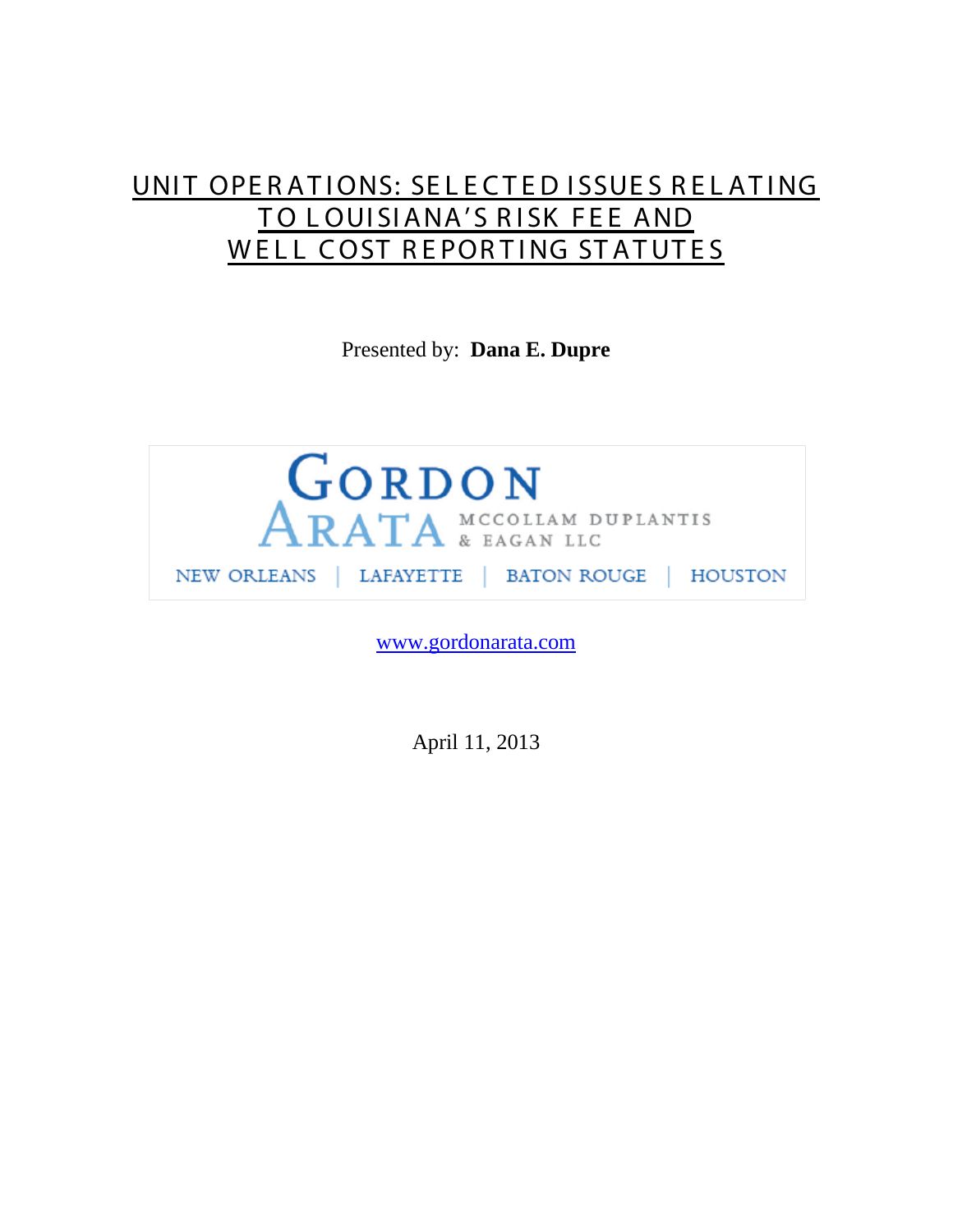## **UNIT OPERATIONS: SELECTED ISSUES RELATING TO LOUISIANA'S RISK FEE AND WELL COST REPORTING STATUTES**

In Louisiana, the Commissioner of Conservation (the "Commissioner") has the statutory authority to combine or "pool" mineral interests to create a drilling unit – the maximum area of land or deposit of minerals which may be efficiently and economically drained by one well.<sup>[1](#page-1-0)</sup> All of the "owners"[2](#page-1-1) in the unit have the right to a "just and equitable share of production from the unit."<sup>[3](#page-1-2)</sup> While the Commissioner has broad discretion to allocate production in any equitable manner, owners typically share proceeds of the unit well on the basis of their pro-rata ownership of the minerals within the unit.

An owner's right to share in unit production reciprocally requires the owner to bear its proportionate share of the actual reasonable expenditures of the cost of drilling, testing, completing and equipping the unit well in addition to actual reasonable operating expenses, including a charge for supervision of the operations by the operator (collectively, the "Unit Well  $\text{Costs''}$ ).<sup>[4](#page-1-3)</sup> The unit operator generally pays the Unit Well Costs and sells unit production on behalf of the non-operating owners.<sup>[5](#page-1-4)</sup>

# **I. Recoupment of Unit Well Costs from Non-operating Owners, Generally.**

Prior to beginning oil and gas operations in a unit, the owners will often enter into a joint operating agreement ("JOA") that provides for development of the property for the joint account. Under most JOAs, an owner that elects to participate in an operation must pay the operator its share of the estimated cost of the operation in advance or within a relatively short period of time after making the election to participate. If the non-operating owner elects not to participate in the operation or fails to timely submit payment, a non-consent penalty ranging from 100% to 500% of the well costs incurred will generally be imposed on the non-consenting owner pursuant to the terms of the JOA.

<span id="page-1-0"></span><sup>&</sup>lt;sup>1</sup> *See* La. R.S. § 30:9(B) and generally, §§ 30:1-30:21.

<span id="page-1-1"></span><sup>2</sup> Defined as persons with the right to drill, produce and appropriate production in the unit. *See infra* and La. R.S. § 30:3(8).

<span id="page-1-2"></span><sup>&</sup>lt;sup>3</sup> La. R.S. §§ 30:9 and 30:10(A)(1)(a).

<span id="page-1-3"></span><sup>&</sup>lt;sup>4</sup> La. R.S. § 30:10(A)(2).

<span id="page-1-4"></span><sup>&</sup>lt;sup>5</sup> The unit "operator" or "drilling owner" has the exclusive right to drill a unit well and sell unit production on behalf of the owners in the unit. The term "non-operating owners" refers to all owners in the well other than the operator. A "participating owner" is an owner that shares in the risk and expense of the unit operation. A "nonparticipating owner" or "non-participant" is an owner that does not share in the risk and expense of a unit operation.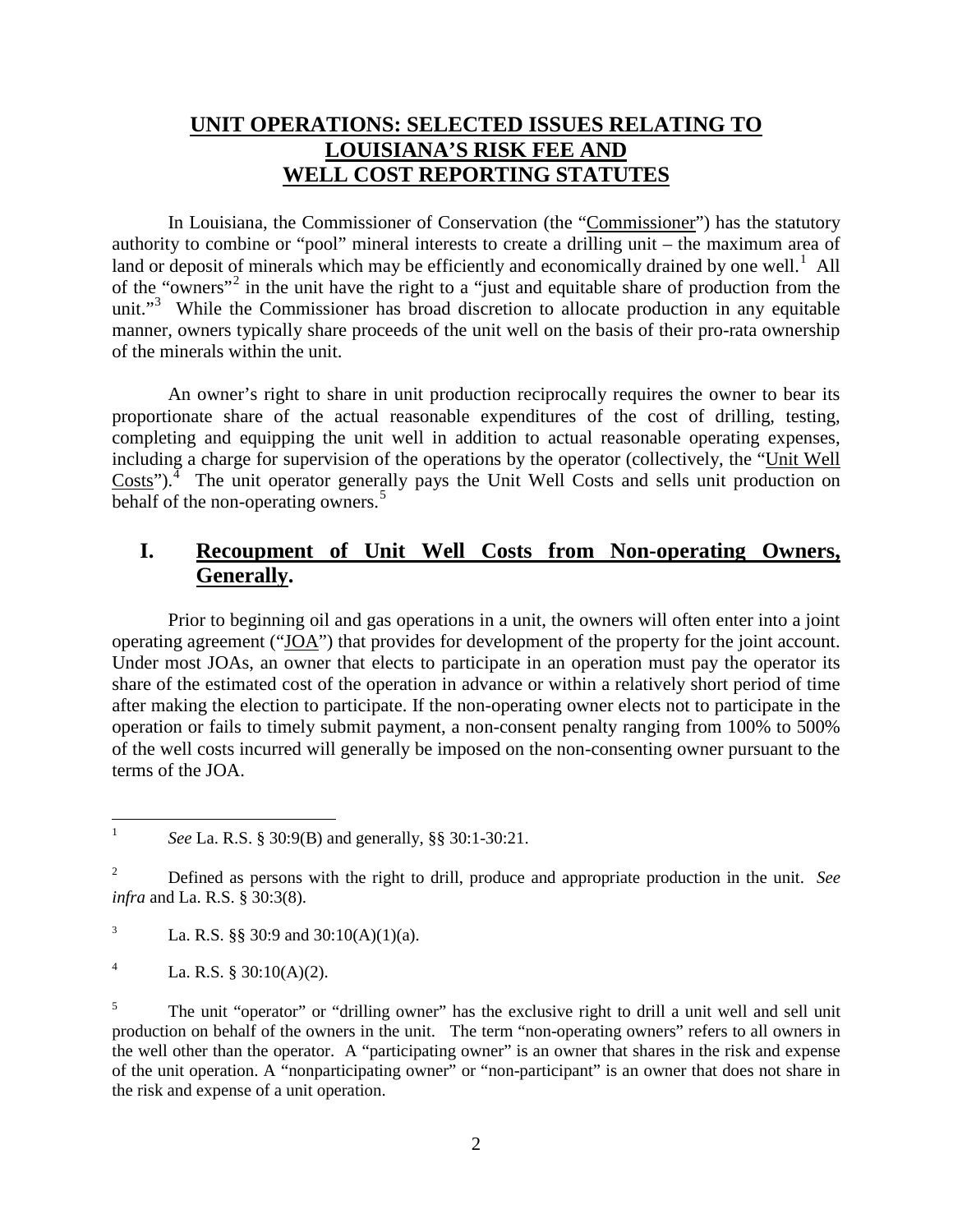In the absence of a JOA, the operator must look to statutory law and jurisprudence for available ways to recover Unit Well Costs allocable to tracts in the compulsory unit in which the operator does not have an interest.<sup>[6](#page-2-0)</sup> If a non-operating owner does not agree to pay its share of the Unit Well Costs or otherwise consent to the unit operation, the general rule of law in Louisiana is that the operator may recoup that non-participating owner's share of Unit Well Costs but *only* from the non-participating owner's share of unit production (although additional protections exist for unleased owners under La. R.S. § 30:10(A)(3)).<sup>[7](#page-2-1)</sup>

Thus, the operator (on behalf of all participating owners of a unit) becomes the owner of production from the unit well allocable to the non-participating owners until the Unit Well Costs have been recovered.<sup>[8](#page-2-2)</sup> Once the operator has recovered the non-participant's share of Unit Well Costs from unit production, the non-participant may begin receiving its share of unit production subject to its obligation to pay certain operating expenses of the well and future well costs.<sup>[9](#page-2-3)</sup>

As has been previously noted,  $10$  no Louisiana appellate court has addressed the liability of a non-participating owner for its share of the costs to plug and abandon the unit well and restore the surface of the drill-site. In situations where the unit well is a dry hole or revenue from the well is insufficient to cover Unit Well Costs, the participating owners must presumably bear the entire cost of plugging and abandoning the well and any associated costs to restore the surface of the property. Compare the situation where a non-participating owner has shared in production after the Unit Well Costs have been recovered – there, one could arguably claim that the operator should be able to recover from such non-participant, the "lesser of (i) its share of the cost to plug and abandon the unit well and restore the drill-site, or (2) the net income (revenues less Unit Well Costs) of the nonparticipating working interest owner or unleased landowner from the unit well … If this is not the rule adopted by the courts, nonparticipating working interest

<span id="page-2-2"></span><sup>8</sup> La. R.S. § 30:10(A)(2)(b)(i).

<span id="page-2-0"></span> <sup>6</sup> *See e.g., Jones Energy Co., LLC v. Chesapeake Louisiana, L.P*., 873 F. Supp. 2d 779, 783 (W.D. La. 2012)("When a Joint Operating Agreement does not exist, the Louisiana Mineral Code, the Louisiana Conservation Code, and the "Risk Fee Statute" set forth the parties' obligations to each other.").

<span id="page-2-1"></span><sup>7</sup> *See e.g., id*. at 788; La. R.S. § 30:10(A)(2)(b)(i).

<span id="page-2-3"></span>Id. Resolving what it saw as a question of "first impression", a federal district court recently concluded that any collection from a *participating owner* (for its pro-rata share or risk-fee charge if applicable) must also be taken *in rem* from production. It held that collection *in rem* should be credited to each well from the proceeds of that specific well, explaining that "[t]he statute refers to the drilling unit well in the singular form, and the Court does not interpret the statute to allow production revenues from one unit well to pay for the costs associated with a separate unit well." *Jones Energy*, 873 F. Supp. 2d at 788.

An in-depth analysis of what are proper Unit Well Costs is outside the scope of this presentation. *See* Blaise M. Sonnier, *Accounting for Well Costs and Well Cost Adjustments in Louisiana*, 55 Loy. L. Rev. 79 (2009) for excellent coverage.

<span id="page-2-4"></span><sup>10</sup> *See e.g.,* Sonnier, 55 Loy. L. Rev. at 88.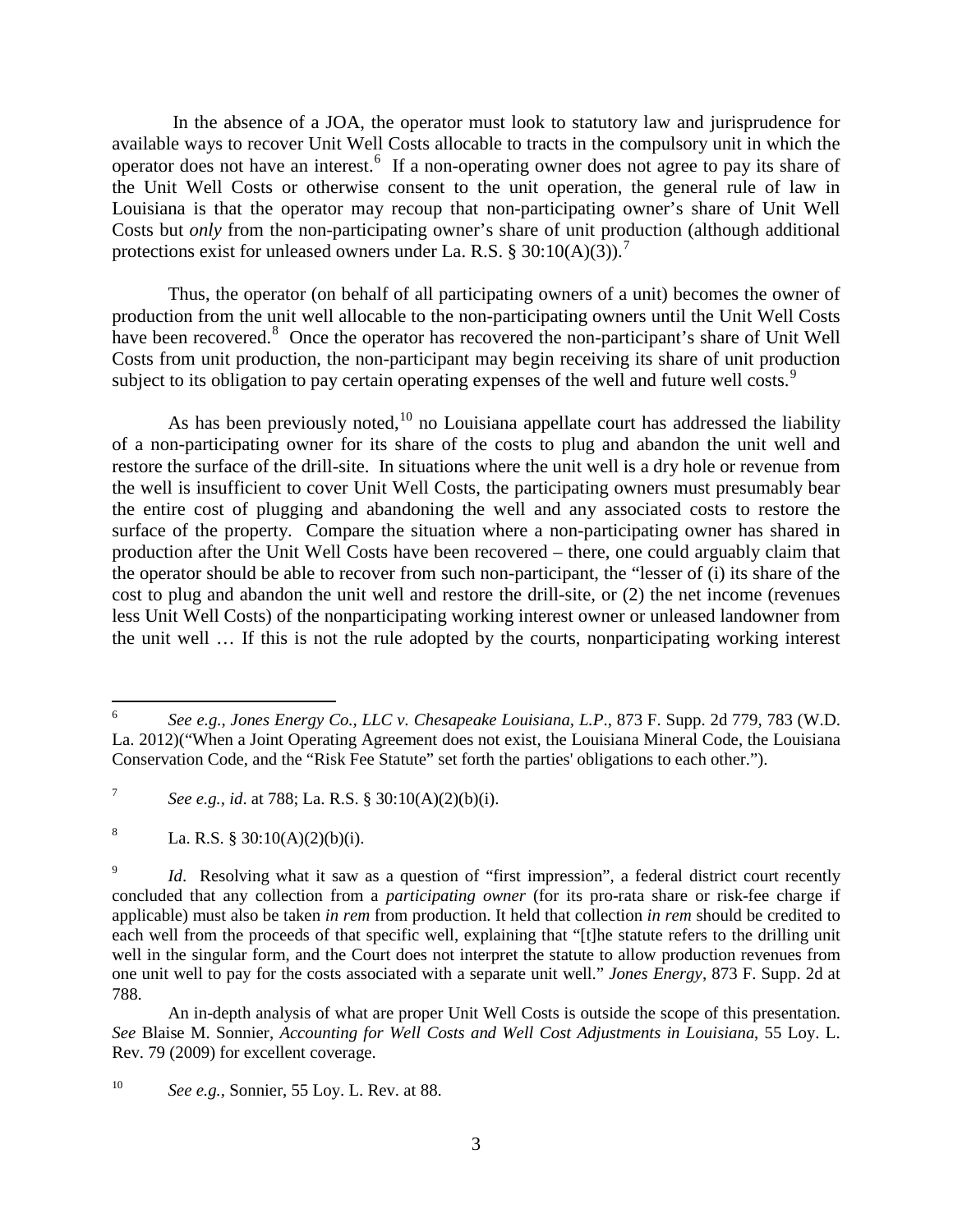owners and unleased landowners that have shared in production from a unit well will receive a windfall by escaping their proportionate share of the costs to plug and abandon the unit well."<sup>[11](#page-3-0)</sup>

### **II. The Louisiana Risk Fee Statute: La. R.S. § 30:10(A)(2).**

When there is no contractual relationship between an operator and non-operating owners in a compulsory unit – i.e. no JOA or other development agreement between the parties - the provisions contained in the La. R.S. § 30:10(A)(2) (the "Risk Fee Statute" or "Statute") allocate the risk and expense of drilling certain unit wells. The Risk Fee Statute provides a mechanism to compensate an operator (or "drilling owner") for advancing a non-participating owner's (or "non-drilling" owner's) share of the Unit Well Costs of a successful well.<sup>12</sup> Under the Risk Fee Statute, when a non-drilling owner has been sent a risk-fee notice by a drilling owner and has elected not to participate or has been deemed a non-participant in the risk and expense of drilling, the drilling owner may recoup the Unit Well Costs to be borne by the non-drilling owner from the non-drilling owner's share of unit production, plus a risk fee of 200% (or in some cases, 100%) of such tracts' allocated share of the cost of drilling, testing, and completing the well.

On June 6, 2012, the Louisiana legislature amended the Louisiana Conservation Act, including the Risk Fee Statute (the "Amendment")<sup>[13](#page-3-2)</sup>, to include the following key changes:

- making alternate unit wells and cross-unit wells subject to the Risk Fee Statute;
- requiring the notice contain a detailed AFE and estimate of a non-drilling owner's percentage interest in the unit;
- requiring that the notice be sent before "the actual spudding" of a well;
- allowing delivery of the notice and response by registered mail or other form of guaranteed delivery and notification method;
- requiring a participating party to pay Unit Well Costs within 60 days of spudding the well or within 60 days of receipt of detailed invoices, as applicable;

<span id="page-3-0"></span> $11$  *Id.* 

<span id="page-3-1"></span><sup>&</sup>lt;sup>12</sup> The Risk Fee Statute uses the term "drilling owner." For ease of discussion and because it is more commonly used, I also refer to the "operator" or "unit operator." Similarly, non-participating owner or non-participant are synonymous with "non-operating owner" or "non-operator."

<span id="page-3-2"></span><sup>&</sup>lt;sup>13</sup> A copy of the Amendment, as enrolled and showing red-lined changes, is attached hereto as **Exhibit A.** Act No. 743 also adds a new subsection to La. Rev. Stat. §30.5.1 authorizing the Commissioner of Conservation to create "ultra deep" units, defined as structures with a top at the depth below 22,000' TVD; this article only discusses the second part of the Amendment relating to the Risk Fee Statute.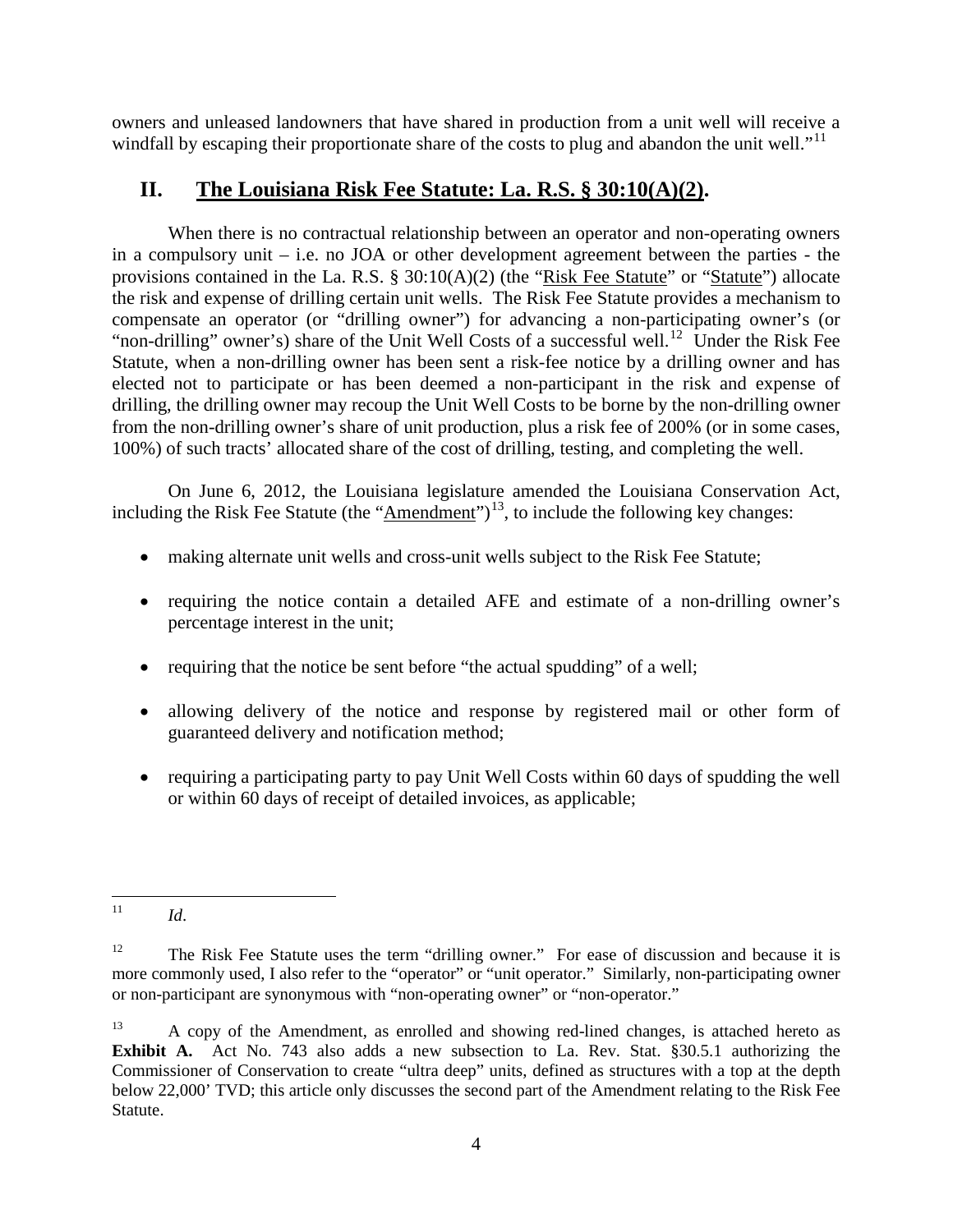- requiring a drilling owner to pay a non-participating party (even during the risk fee) a portion of the proceeds of production sufficient to cover any lease royalties or overriding royalties owed by the non-participants for that production, with some limitations; and
- providing for damages and attorneys fees in the event the drilling owner fails to pay nonparticipants the required royalties or overriding royalty burdens.

Because the legislature did not provide a specific effective date for the Amendment, the default effective date was August 1, 2012. It is unclear, however, whether the changes will apply retroactively. The Amendment does not expressly provide for retroactive application and the changes are substantive – as opposed to procedural or interpretive - and may affect vested rights; thus, it should arguably apply only to wells drilled after August 1, 2012.

The following is a more detailed examination of certain issues relating to the Risk Fee Statute and further discussion of the changes noted above.

#### **What wells are eligible under the Risk Fee Statute?**

The Risk Fee Statute applies to unit wells or substitute unit wells (which replace original unit wells), alternate wells (where more than one unit well is needed for efficient production) and cross-unit wells (when a unit well drains more than one unit) in Commissioner formed or compulsory units.<sup>14</sup> Whereas previously there was some question as to the whether the Statute applied to certain wells, the Amendment expressly makes alternate wells and cross-unit wells eligible.

#### **Who may utilize the Risk Fee Statute?**

Under the Statute, an "owner" may offer other "owners" the option to elect to participate in the cost, risk and expense of drilling a unit well. The term "owner" is broadly defined in the Conservation Act as "the person, including operators and producers acting on behalf of the person, who has or had the right to drill into and to produce from a pool and to appropriate the production either for himself or for others."<sup>[15](#page-4-1)</sup>

Remember, the Statute only affects third parties with whom the drilling owner has no contractual relationship or other cost-sharing agreement in place, and it cannot modify or change the rights and obligations under any contract between or among owners. Additionally, the Risk Fee penalty provisions (described herein) do not apply to any owner not subject to an oil, gas and mineral lease.

<span id="page-4-0"></span><sup>&</sup>lt;sup>14</sup> La. R.S. § 30:10(A)(2)(a)(i).

<span id="page-4-1"></span><sup>&</sup>lt;sup>15</sup> La. R.S. § 30:3(8).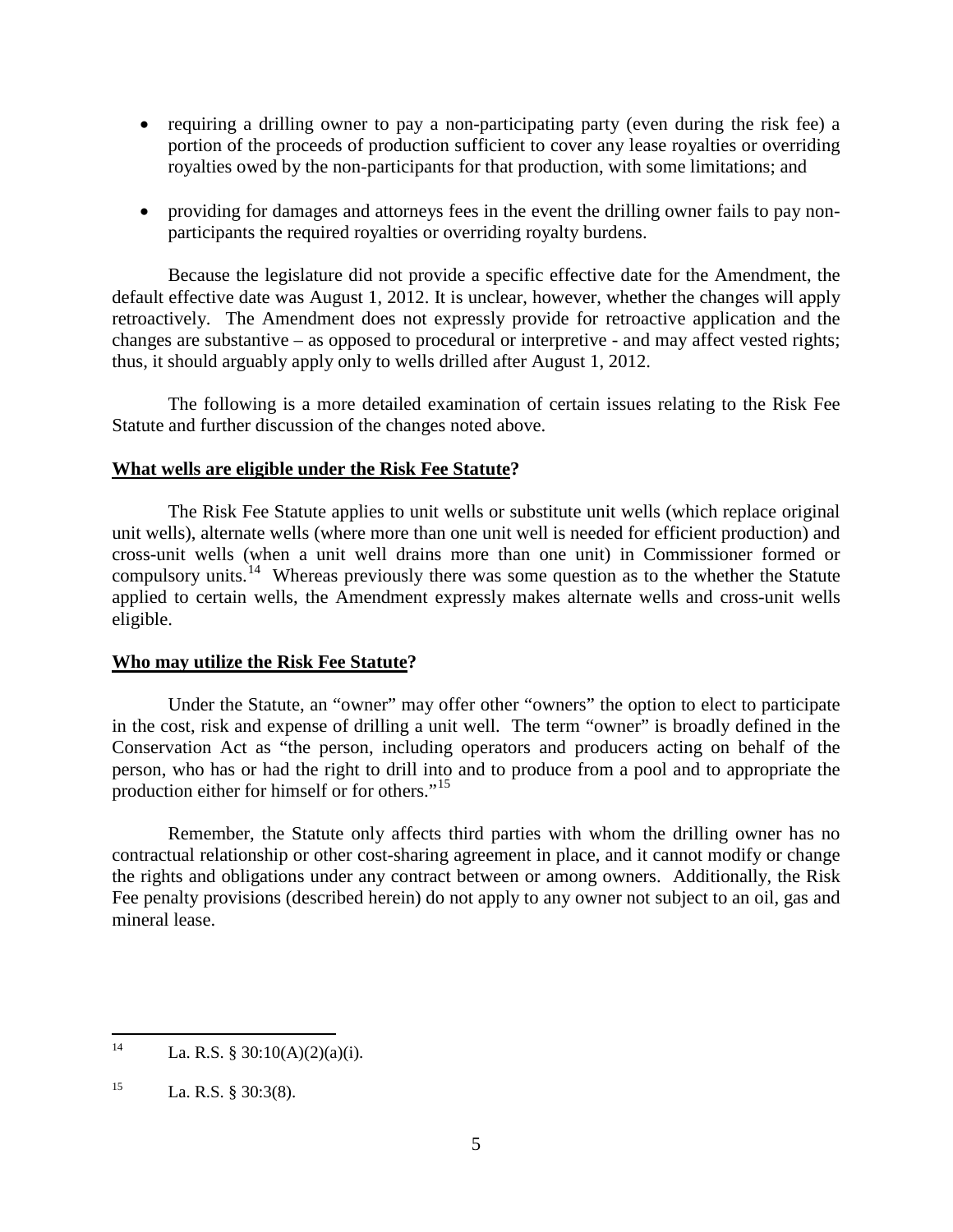#### **What is considered effective Notice?**

To trigger the Risk Fee Statute, the drilling owner must send notice, by registered mail, return receipt requested, or some "other form of guaranteed delivery and notification method" to all other owners in the unit of the drilling or the intent to drill and give each owner an opportunity to elect to participate in the risk and expense of the well (the "Notice").<sup>[16](#page-5-0)</sup> The Amendment expanded delivery options to allow delivery by private carriers like FedEx or UPS, but expressly prohibits Notice by "electronic communication or mail."

A drilling owner must send Notice to all owners of record as of the date of Notice, meaning that the drilling owner has the obligation to perform at least some title work before spudding the well.<sup>17</sup> The Notice must contain:

- o an AFE which shall include a detailed estimate of the cost of drilling, testing, completing, and equipping the proposed well;
	- $\bullet$  the AFE should be dated within 120 days of the date of mailing of the Notice
- o the proposed location of the well;
- o the proposed objective depth of the well;
- o an estimate of ownership as a percentage of expected unit size or approximate percentage of well participation; and
- o if the well is being drilled or is drilled at the time of Notice, all logs, core analysis, production data, and well test data from the well which has not been made public.<sup>[18](#page-5-2)</sup>

The Notice must be sent "prior to the actual spudding" of a well if the unit is in place on the spud date and within 60 days of the "date of the order" creating the unit if the unit is created during or after drilling.<sup>[19](#page-5-3)</sup> Likewise, if the unit is revised to include an additional tract or tracts after drilling, then the Notice is required to be sent within 60 days of the "date of the order" revising the unit.<sup>20</sup> If drilling of the proposed well is not commenced within 90 days after receipt of the initial Notice, supplemental Notice is required, meaning a drilling owner must again comply with the full Notice requirements under the Statute. $^{21}$  $^{21}$  $^{21}$ 

- <span id="page-5-2"></span><sup>18</sup> La. R.S. § 30:10(A)(2)(a)(i).
- <span id="page-5-3"></span><sup>19</sup> La. R.S. § 30:10(A)(2)(c)(i).
- <span id="page-5-4"></span><sup>20</sup> La. R.S. § 30:10(A)(2)(d)(i).
- <span id="page-5-5"></span><sup>21</sup> La. R.S. § 30:10(A)(2)(a)(iii).

<span id="page-5-0"></span><sup>&</sup>lt;sup>16</sup> La. R.S. § 30:10(A)(2)(a)(i).

<span id="page-5-1"></span><sup>&</sup>lt;sup>17</sup> La. R.S. § 30:10(A)(2)(h). Extent of this title examination obligation is vague, and it is unclear whether the formal survey of the unit must be done before Notice is sent or if a rough estimate of unit participation or ownership is sufficient.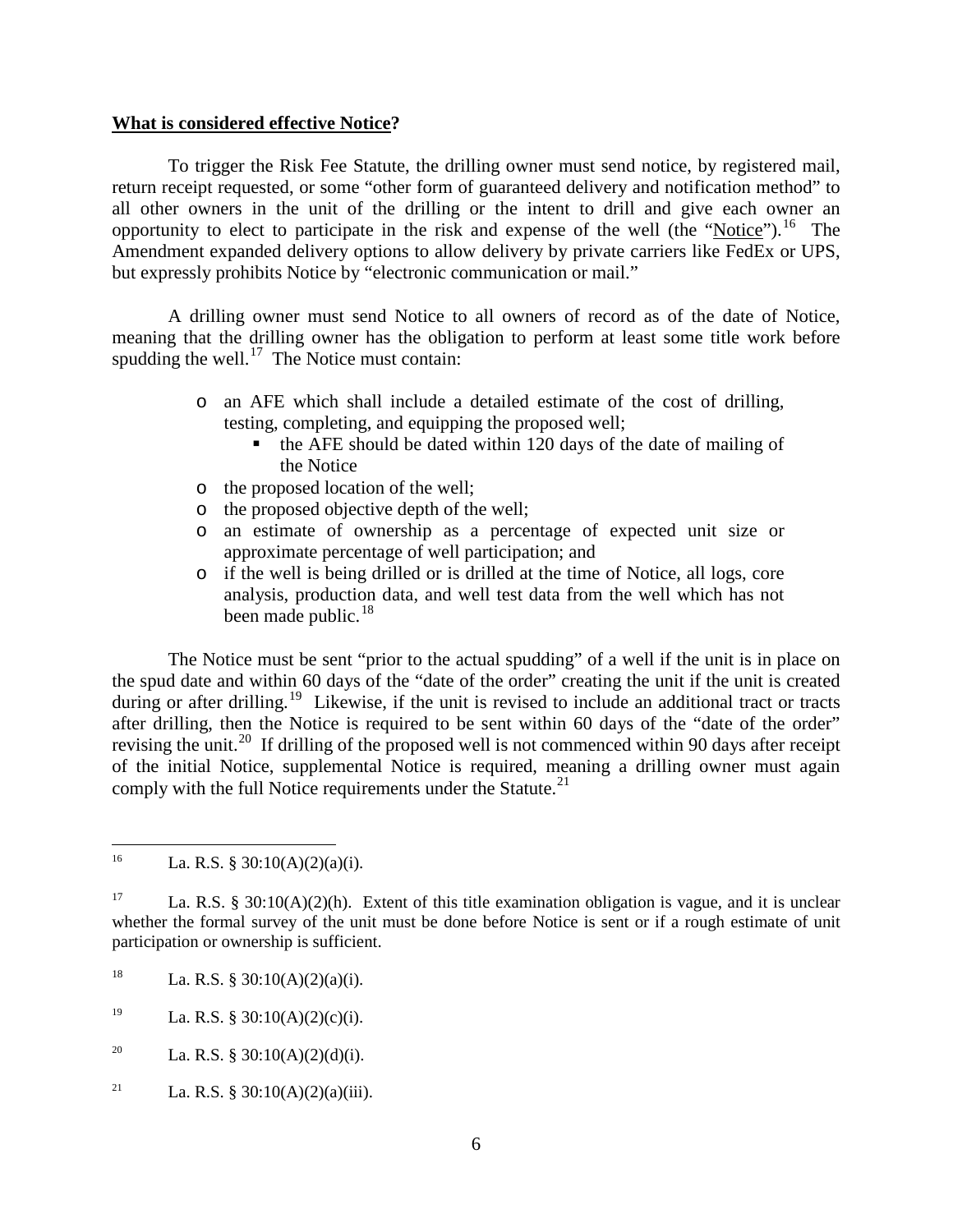Some have questioned whether a drilling owner can send notice before the Commissioner has formally designated the well as a unit, substitute or alternate well or if it can be sent before the Commissioner has formally designated a party as the unit operator. While no appellate court has yet answered this question, a federal district court recently held the Risk Fee Statute is to be liberally construed in favor of the drilling owner/unit operator. In *Jones Energy Co., LLC v. Chesapeake Louisiana, L.P.*, Judge Walter found that a party who originally agreed to participate in the unit well but failed to timely pay its Unit Well Costs could not later claim the Notice was insufficient for failure to supply certain data.<sup>[22](#page-6-0)</sup> It questioned whether an operator's Notice "is vitiated if the operator failed to include information or provided inaccurate information as to one of the enumerated categories." It answering, Judge Walter explained:

The risk-fee statute is to be liberally construed in favor of the owner operator because it is the owner and operator who initially shoulders the expense and risk of drilling the unit well. The statute is not intended to allow an owner to … sit aside to discern whether a well is producing or not, and if so, attack the operator's notice with the hope that a Court will construe the statute so strictly that they will be deemed an "owner not notified". Such a holding would allow an owner to reap all of the lucrative benefits of drilling without any of the inherent risk of such a venture. In finding that Chesapeake's [the unit operator's] notice letters substantially complied with the language and spirit of 30:10, this Court noted that Jones Energy is a sophisticated owner who repeatedly elected to participate without seriously questioning the contents of the notice letters. The equities in this case lie with Chesapeake.<sup>23</sup>

In *Jones Energy*, the owner received most, if not all, of the information required under the Statute; thus, the court held that the unit operator had substantially complied with the notice requirements of the Risk Fee Statute.<sup>[24](#page-6-2)</sup> Thus, it seems likely that a court could similarly find substantial compliance when an operator sends Notice before formal unit well or operator designations.

#### **What must an owner do to participate?**

An owner electing to participate in a unit well must notify the drilling owner in writing, by registered mail, return receipt requested, or some "other form of guaranteed delivery and notification method" within 30 days of its receipt of Notice. Failure to give timely written response shall be deemed an election not to participate.<sup>25</sup>

<span id="page-6-0"></span> <sup>22</sup> *Jones Energy*, 873 F. Supp. 2d at 785.

<span id="page-6-1"></span><sup>23</sup> *Id*. at 786.

<span id="page-6-2"></span><sup>24</sup> *Id*.

<span id="page-6-3"></span><sup>&</sup>lt;sup>25</sup> La. R.S. § 30:10(A)(2)(a)(ii).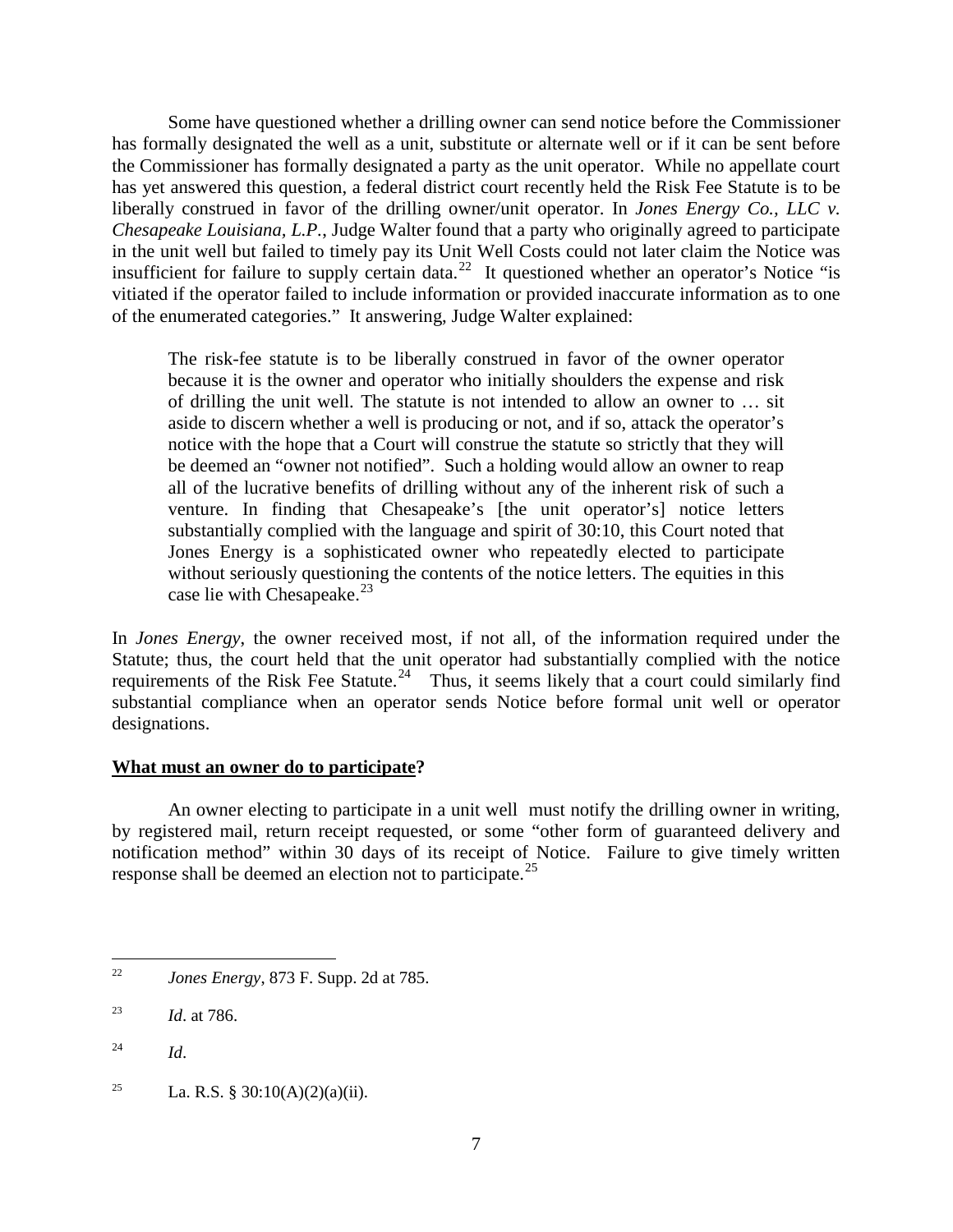#### **What are a participating owner's obligations for Unit Well Costs?**

An owner who chooses to participate is obligated to pay his share of Unit Well Costs, as determined by the AFE, within 60 days of the spudding of the well.<sup>[26](#page-7-0)</sup> Likewise, any "subsequent" drilling, completion and operating expenses" have to be paid within 60 days of receipt of detailed invoices, to avoid being deemed a non-participating owner.<sup>[27](#page-7-1)</sup> An owner who chooses to participate in the risk and expense of drilling a well is liable for cash payment for its proportionate share of Unit Well Costs, regardless of whether there is production.<sup>[28](#page-7-2)</sup>

#### **What is the penalty for non-participation?**

If a non-drilling owner elects not to participate or is deemed a non-participant, he is subject to a risk fee penalty. The risk fee for a unit well, substitute unit well, or cross-unit well that will act as **the unit well or substitute well** for the unit is 200% of an owner's allocated share of the cost of drilling, testing, and completing the well, *exclusive of amounts the drilling owner remits to the nonparticipating owner for the benefit of the nonparticipating owner's royalty and overriding royalty owner* (explained in more detail below).<sup>29</sup> The risk charge for an alternate unit well or cross-unit well that will act as an **alternate unit well** for the unit is 100% of an owner's allocated share of the cost of drilling, testing, and completing such well, *exclusive of amounts the drilling owner remits to the nonparticipating owner for the benefit of the nonparticipating owner's royalty and overriding royalty owner.*<sup>[30](#page-7-4)</sup> These charges supplement the right of the drilling party to recoup 100% of drilling, testing, completing, equipping and operating costs.

- Example calculation:
	- o Assume (a) a drilling owner drills a *unit well* in the unit; (b) the owner of a mineral lease with 50% unit participation receives due Notice under the Statute but elects not participate; and (c) the drilling owner incurs total well costs of \$525,000, broken down as follows: drilling costs of \$200,000, testing costs of \$50,000, completing costs of \$150,000, equipping costs of \$50,000, supervision charge of \$50,000, and operating costs (until all of such costs had been recovered out of production) equaling \$25,000.
		- In this example, the drilling owner would be entitled to recover production allocable to the non-participating owner in the sum of \$662,500 as broken down below:

<span id="page-7-4"></span><sup>30</sup> *Id*.

<span id="page-7-0"></span><sup>&</sup>lt;sup>26</sup> La. R.S. § 30:10(A)(2)(b)(i).

<span id="page-7-1"></span><sup>27</sup> *Id.*

<span id="page-7-2"></span><sup>28</sup> *Shanks v. Exxon Corp.,* 07-0852 (La. App. 1 Cir. 12/21/07), 984 So. 2d 53, 59 n.8.

<span id="page-7-3"></span><sup>&</sup>lt;sup>29</sup> La. R.S. § 30:10(A)(2)(b)(i).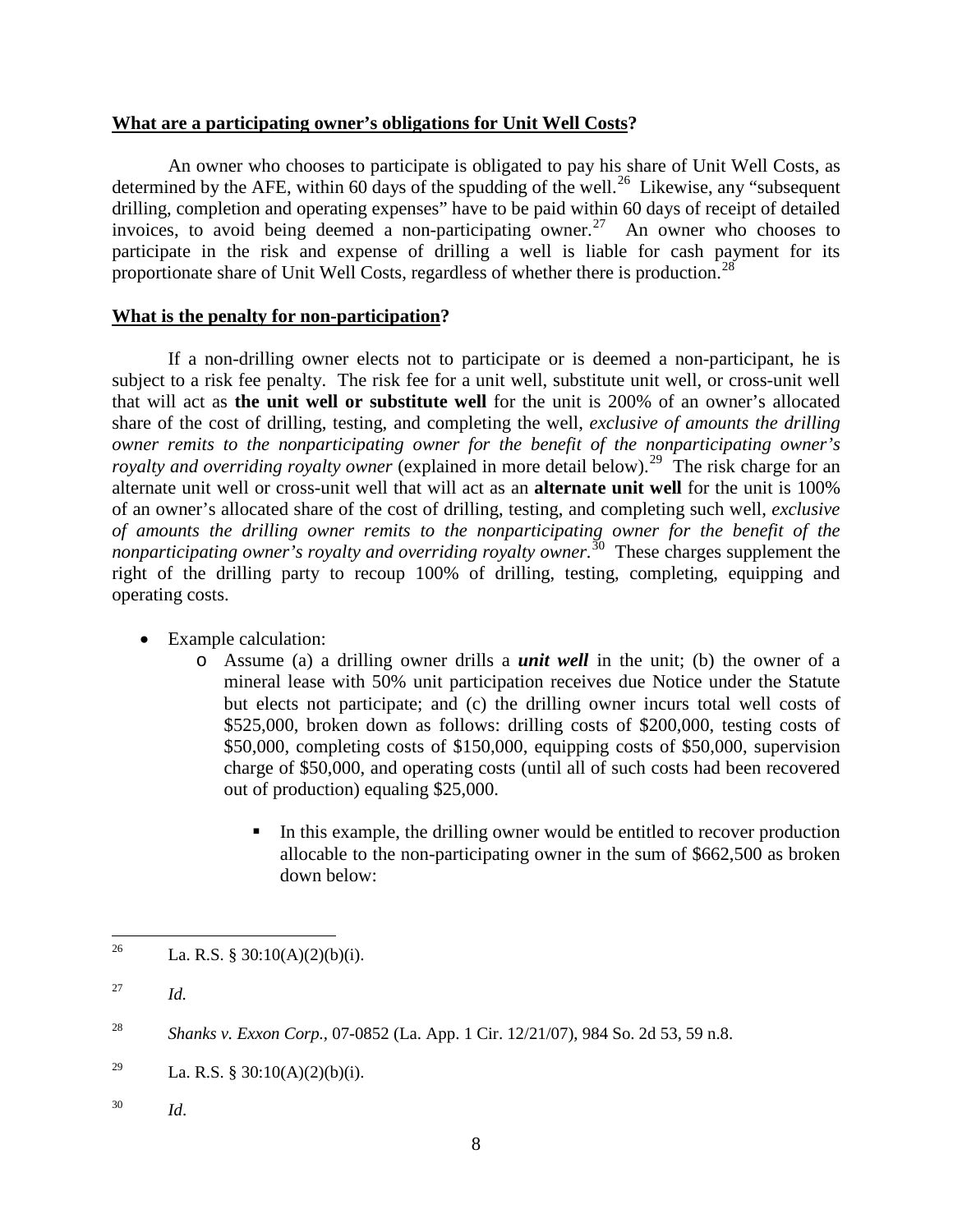Costs to non-participating owner:

|                                                  |                                               | \$662,500 |               |
|--------------------------------------------------|-----------------------------------------------|-----------|---------------|
| ((total of i, ii & iii above $x2$ ) = \$400,000) |                                               |           |               |
|                                                  | vii. Risk charge                              |           | $=$ \$400,000 |
|                                                  | vi. Operating costs - $$25,000 \times 50\%$   |           | $= $12,500$   |
|                                                  | v. Supervision charge - $$50,000 \times 50\%$ |           | $= $25,000$   |
|                                                  | iv. Equipping costs $-$ \$50,000 x 50%        |           | $= $25,000$   |
|                                                  | iii. Completing costs $-$ \$150,000 x 50%     |           | $= $ 75,000$  |
|                                                  | ii. Testing costs $$50,000 \times 50\%$       |           | $= $ 25,000$  |
| i.                                               | Drilling costs - $$200,000 \times 50\%$       |           | $= $100,000$  |

Note: The risk charge is 200% of the tract's allocated share of the cost of *drilling, testing and completing the well.*

#### **Who pays a non-participant's royalty and overriding royalty burdens during the recovery period?**

Under the previous version of the Statute, a non-participant was at all times solely responsible for its lessors' royalties and any overriding royalties carved out of its working interest; a drilling owner had no responsibility for these burdens.<sup>[31](#page-8-0)</sup>

With the Amendment, drilling owners are now required to give non-participants "that portion of production due to the lessor royalty owner under the terms of the contract or agreement creating the royalty between the royalty owner and the non-participating owner's reflected of record at the time of the well proposal" during the recovery period.<sup>32</sup> The Statute defines the recovery period as the time period for "the recovery of the actual reasonable expenditures incurred in drilling, testing, completing, equipping, and operating the well, the charge for supervision and the risk charge..."<sup>[33](#page-8-2)</sup>

With respect to overriding royalties, a drilling owner must now provide to the nonparticipant during the recovery period (for the benefit of the overriding royalty holder), the lesser of: "(I) the non-participating owner's total percentage of actual overriding royalty burdens associated with the existing lease or leases which cover each tract attributed to the nonparticipating owner reflected of record at the time of the well proposal; or (II) the difference

<span id="page-8-2"></span><sup>33</sup> *Id*.

<span id="page-8-0"></span> <sup>31</sup> *See, e.g., Gulf Explorer, LLC v. Clayton Williams Energy, Inc.*, 06-1949 (La. App. 1 Cir. 6/8/07), 964 So. 2d 1042.

<span id="page-8-1"></span><sup>&</sup>lt;sup>32</sup> La. R.S. § 30:10(A)(2)(b)(ii)(aa). Note that a drilling owner is responsible for burdens "reflected of record at the time of the well proposal" which time is not defined in the Statute. Thus, it seems reasonable to assume that the time of the well proposal should mean the time when Notice is sent to all owners, but this is not entirely clear from the language of the Statute. And again, it is presumably, the obligation of the drilling owner to perform a minimal amount of leasehold title work before spudding (or proposing) a well.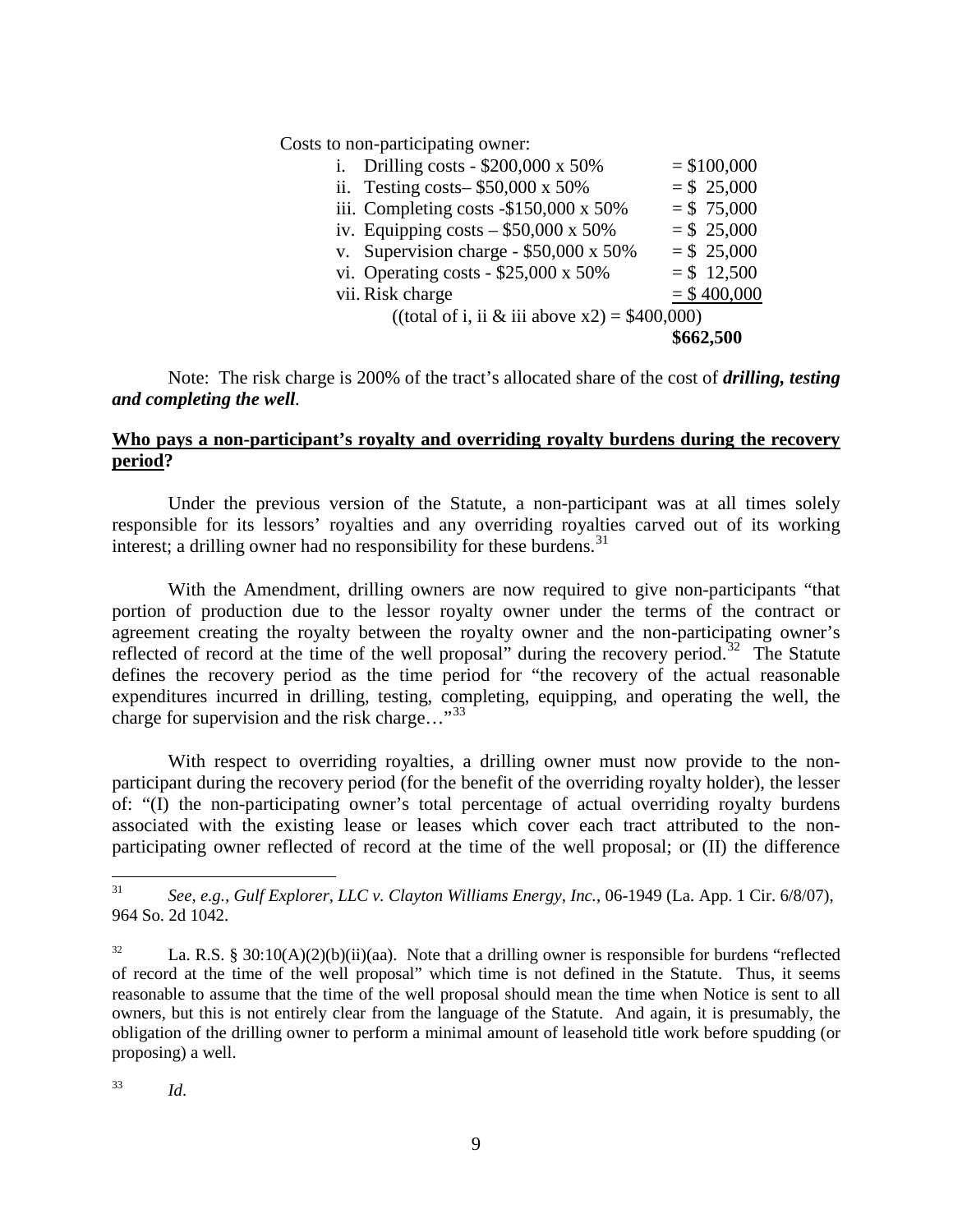between the weighted average percentage of the total actual royalty and overriding royalty burdens of the drilling owner's leasehold interest within the unit and the non-participating owner's actual leasehold royalty burdens reflected of record at the time of the well proposal."<sup>[34](#page-9-0)</sup> Importantly, the overriding royalty calculation in II above incorporates only the "nonparticipating owner's actual leasehold royalty burdens", not his cumulative royalty and overriding royalty burdens. Note also, that if the overriding royalties attributable to a nonparticipant exceeds the lesser of the two calculation options noted in the Statute, the non-participant is responsible for that remainder override.<sup>[35](#page-9-1)</sup>

#### **What types of production data must a drilling owner provide?**

A drilling owner must provide non-participants all of the information required under La. R.S. § 31:212.31 including:

- o Lease identification number, if any, or reference to appropriate agreement with identification of the well or unit from which production is attributed;
- o Month and year of sales or purchases included in the payment;
- o Total barrels of crude oil or MCF of gas purchased;
- o Owner's final realizable price per barrel or MCF;
- o Total amount of severance and other production taxes, with the exception of windfall profit tax;
- o Net value of total sales from the property after taxes are deducted;
- o Interest owner's interest, expressed as a decimal fraction, in production from the check stub;
- o Interest owner's share of the total value of sales prior to any tax deductions; and
- o Interest owner's share of the sales value less his share of the production and severance taxes, as applicable. $36$

#### **What rights exist between the royalty and overriding royalty owners and the drilling owner during the recovery period?**

There is no contractual privity between the non-participating owner's royalty and overriding royalty holders and the drilling owner; however, the Amendment specifically provides these burden holders with special direct rights of action against the drilling owner. Specifically, royalty and overriding royalty owners may now seek remedies under Louisiana Mineral Code articles 133-144 (La. R.S. §§ 31:133-144) relating to termination of mineral leases and Articles 212.21-212.23 (La. R.S. §§ 31: 212.21-212.23) relating to royalty payments.<sup>[37](#page-9-3)</sup> Such rights are triggered only upon written notice to both the non-participating owner and drilling owner, and a

- <span id="page-9-2"></span><sup>36</sup> La. R.S. § 30:10(A)(2)(b)(ii)(cc).
- <span id="page-9-3"></span><sup>37</sup> *See* § 30:10(A)(2)(b)(ii)(ee).

<span id="page-9-0"></span><sup>&</sup>lt;sup>34</sup> La. R.S. § 30:10(A)(2)(b)(ii)(bb).

<span id="page-9-1"></span><sup>35</sup> *See* La. R.S. § 30:10(A)(2)(b)(ii)(dd).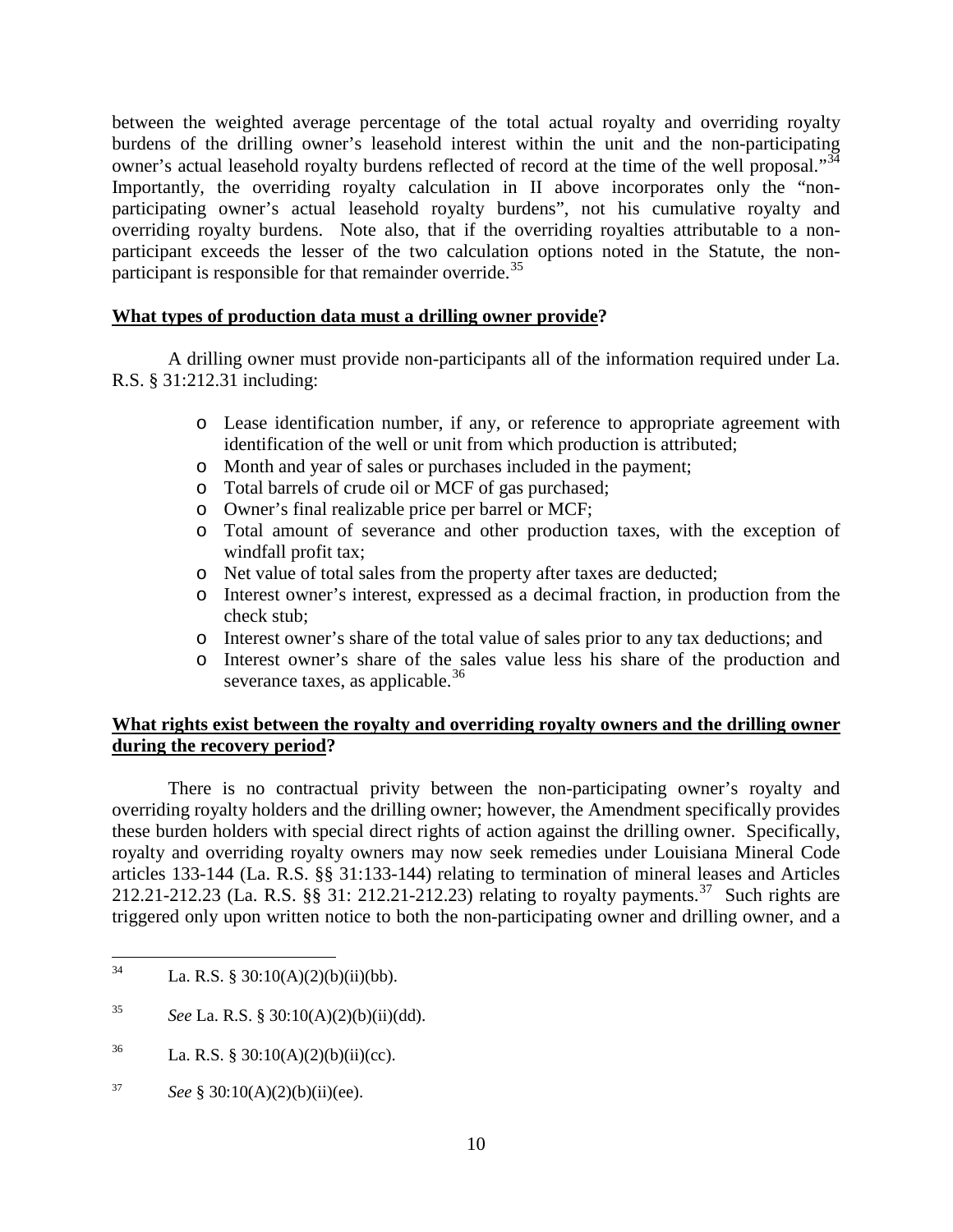drilling owner will be insulated from liability upon sufficient proof that royalties and overriding royalties were paid to the non-participating owner.<sup>38</sup>

Notwithstanding these new rights of action, the non-participating owner remains directly responsible to its royalty and overriding royalty holders, and such holders may still seek recovery from the non-participating owner.<sup>39</sup> It is unclear how this new procedure will apply in practice or be interpreted by the courts.

#### **What rights exist between a non-participant and the drilling owner during the recovery period?**

The Amendment added a new provision permitting a non-participant a cause of action against a drilling owner for non-payment of royalty and overriding royalty burdens. In the event (i) the drilling owner fails to pay the burdens *and* (ii) the non-participant makes such payment *and* (iii) after written notice, the drilling owner either has not paid within 30 days after receipt of notice or responded with reasonable cause for nonpayment, the drilling owner will be subject to damages double the amount of royalties due, interest and reasonable attorney fees.<sup>[40](#page-10-2)</sup>

#### **What is the relationship between a drilling owner and an owner not notified?**

A risk charge may not be assessed against an "un-notified owner", but the drilling owner can still recover from production the un-notified owner's allocated share of Unit Well Costs. A drilling owner cannot, however, avoid payment of an un-notified owner's royalty burdens by foregoing the risk fee charge. The Amendment requires that the "participating owner" (and uses this term instead of the term, "drilling owner") pay the un-notified owner "the proceeds attributable to his royalty and overriding royalty burdens as described in this Section."[41](#page-10-3)

#### **What right does the drilling owner have for recovery of Unit Well Costs from an unleased owner?**

The drilling owner has the right to withhold all proceeds of production until payout<sup>[42](#page-10-4)</sup> is achieved. As a corollary, after payout, the drilling owner is required to pay the unleased owner

<span id="page-10-4"></span> $42$  There is not yet any statutory or jurisprudential guidance regarding the definition of payout in this situation. One case simply stated that the unleased owner is not entitled to production until "the cost of drilling and operating the well is paid for." *Willis v. Int'l Oil & Gas Corp*., 541 So.2d 332 (La. App. 2 Cir. 1989). *See also* the Risk Fee Statute, which provides that a drilling owner is entitled to recover from a non-participating owner "the actual reasonable expenditures incurred in drilling, testing, completing, equipping and operating the unit well, including charge for supervision."

<span id="page-10-0"></span> <sup>38</sup> *Id*.

<span id="page-10-1"></span><sup>39</sup> *See* La. R.S. § 30:10(A)(2)(b)(ii)(dd).

<span id="page-10-2"></span><sup>40</sup> *See* La. R.S. § 30:10(A)(2)(b)(ii)(ff).

<span id="page-10-3"></span><sup>41</sup> La. R.S. § 30:10(A)(2)(b)(iii).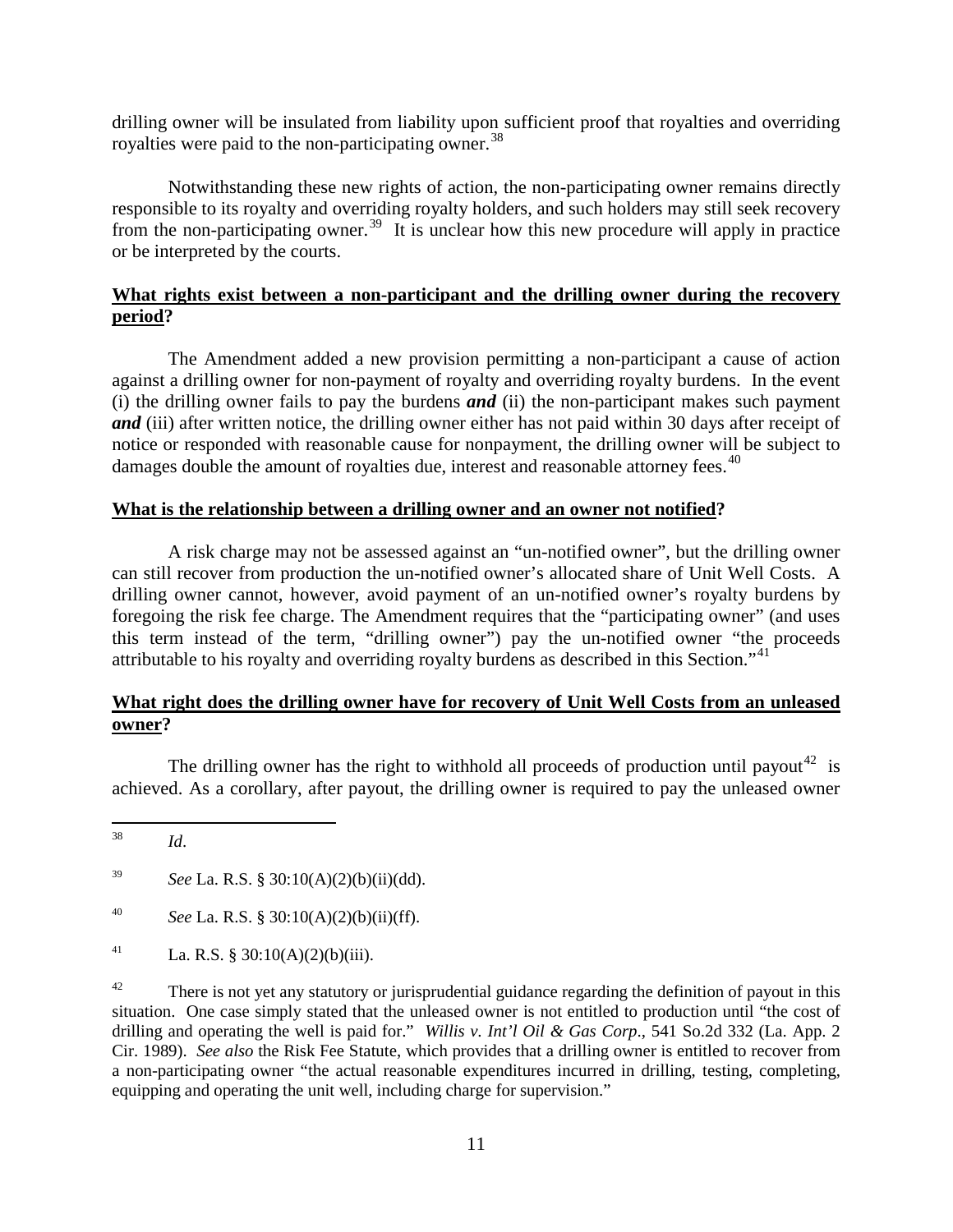its pro rata share of the proceeds within 180 days of sale (since the operator is authorized to market the production and presuming the owner has made no arrangements to dispose of its share); this relationship has been described as quasi-contractual.<sup>[43](#page-11-0)</sup> After payout, unleased owners, like other non-participating owners, are liable for their proportionate part of the unit operating expenses.

In response to the perceived lack of information available to unleased owners regarding payout and Unit Well Costs, the Louisiana legislature, in 1950, adopted La. R.S. § 30:103.1 *et seq* ( the "Well Cost Reporting Statute").

## **III. The Well Cost Reporting Statute: La. R.S. § 30:103.1.**

 La. R.S. § 30:103.1 is a mechanism for an unleased owner in a compulsory unit to obtain information from the operator about the Unit Well Costs and revenue of a unit well (presumably, for all type of "unit wells" since it is not otherwise expressly limited). La. R.S. § 30.103.2 provides penalties for an operator's failure to timely provide such information. Because of the draconian consequences to the operator for failure to timely or sufficiently respond to a request, care should be taken to ensure strict compliance.

#### **What is the scope of the operator's duty to report to unleased owners?**

The Well Cost Reporting Statute sets out two separate reporting requirements:

- o within 90 calendar days from completion of the unit well, an operator must send an initial report which must contain the costs of drilling, completing, and equipping the unit well; and
- o after establishment of production from the unit well, an operator must send quarterly reports containing the following:
	- The total amount of oil, gas, and other hydrocarbons produced from the lands during the previous quarter.
	- The price received from any purchaser of unit production.
	- **Quarterly operating costs and expenses.**
	- Any additional funds expended to enhance or restore the production of the unit well. $44$

These reports must be <u>sworn</u>, detailed, itemized and must be <u>sent via certified mail.</u><sup>[45](#page-11-2)</sup> Reports shall be sent to each owner of an unleased oil or gas interest who has requested such reports in

<span id="page-11-0"></span> <sup>43</sup> La. R.S. § 30:10(A)(3); *see Taylor v. Smith*, 619 So.2d 881, 887 (La. App. 3 Cir. 1993).

<span id="page-11-1"></span><sup>44</sup> La.R.S.. § 30:103.1 (A). Note that unlike the Risk Fee Statute, the Well Cost Reporting Statute has not been amended to expand delivery and response methods.

<span id="page-11-2"></span><sup>45</sup> La.R.S.. § 30:103.1 (A) and (C).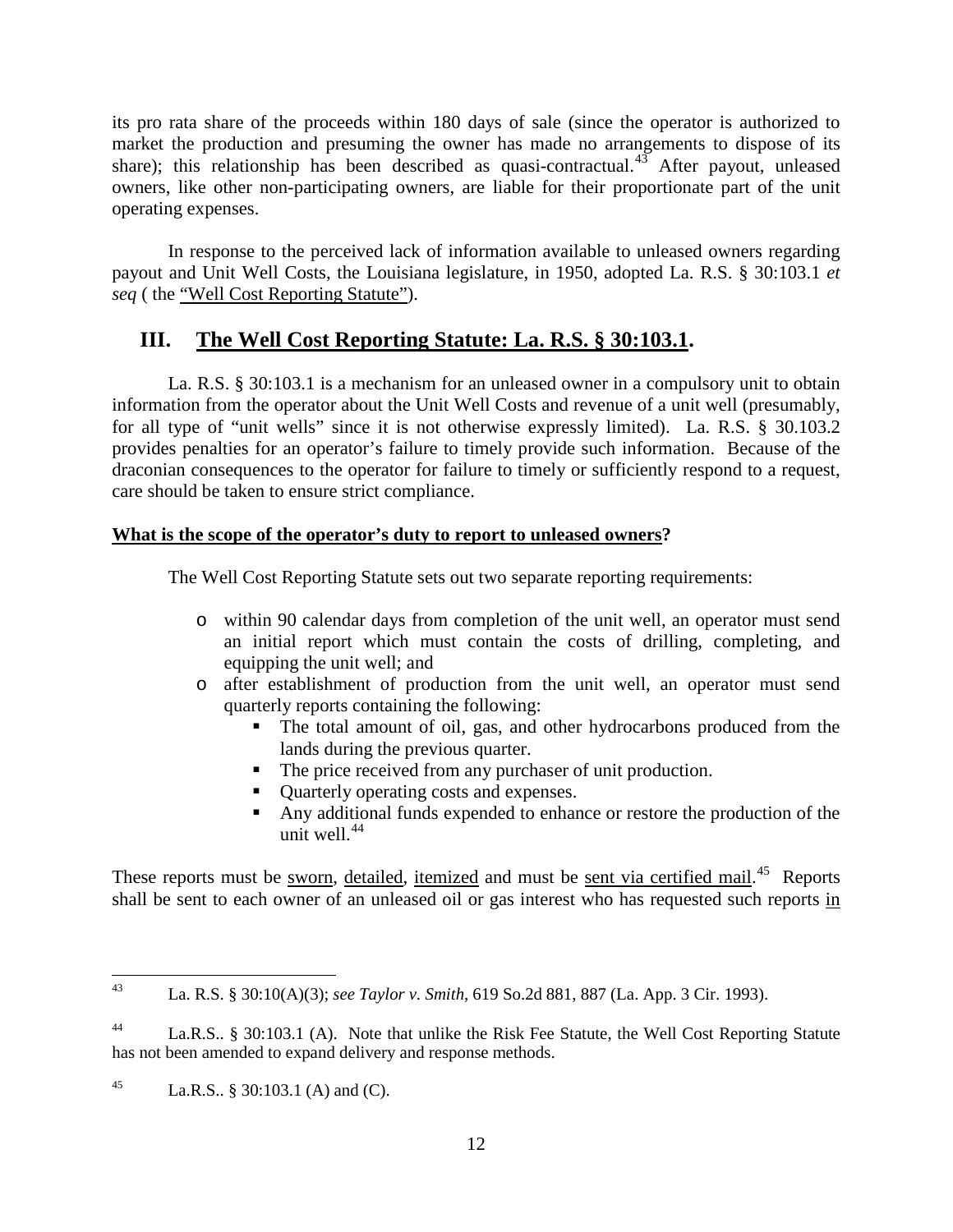writing, by certified mail addressed to the operator or producer.<sup>46</sup> The written request shall contain the unleased owner's name and address.<sup>[47](#page-12-1)</sup>

#### **What is the penalty for failure to report to unleased owners?**

La. R.S. § 30:103.2 provides that:

Whenever the operator or producer permits ninety calendar days to elapse from completion of the well and thirty additional calendar days to elapse from date of receipt of written notice by certified mail from the owner or owners of unleased oil and gas interest calling attention to failure to comply with the provisions of La. R.S. 30:103.1 such operator or producer shall forfeit its right to demand contribution from the owner or owners of the unleased oil and gas interests for the costs of the drilling operations of the well.

Note that if the operator fails to timely or properly respond, it (only) forfeits its right to "demand contribution from the owner or owners of the unleased oil and gas interests for the costs of the *drilling operations* of the well." Ostensibly, then, an operator does not forfeit its right to recover costs associated with the *completing and equipping* of the unit well.

#### **Recent Jurisprudence**

There is little jurisprudence regarding the way these reporting statutes should be interpreted. Recently, however, Judge Hornsby in the Western District of Louisiana dissected the language of the statutes and held that an unleased owner must request reports in writing, as required under 103.1(C), before forfeiture under 103.2 is applicable.<sup>48</sup>

In *Adams v. Chesapeake Operating, Inc*, an unleased landowner sent a 103.2 noncompliance letter to Chesapeake; Chesapeake failed to timely respond. Although Chesapeake asserted numerous factual and equitable defenses, the court adopted a reading of the statues that pretermitted any of those defenses.<sup>49</sup> It held that  $103.1(C)$  expressly requires the owner of an unleased interest to first request the Operator to furnish detailed reports; a 103.2 non-compliance alone is insufficient. Thus,

In the court's view, Plaintiff's February 10 letter [a 103.2 non-compliance letter] could not have called to Chesapeake's attention any "failure to comply with"

<span id="page-12-0"></span><sup>46</sup> La.R.S.. § 30:103.1 (C).

<span id="page-12-1"></span><sup>47</sup> *Id*.

<span id="page-12-2"></span><sup>48</sup> *Adams v Chesapeake Operating, Inc*. 2013 WL 1193716, slip op. (J. Hornsby, W. D. La. 3/21/2013)

<span id="page-12-3"></span><sup>49</sup> *Id.* at \*2-3.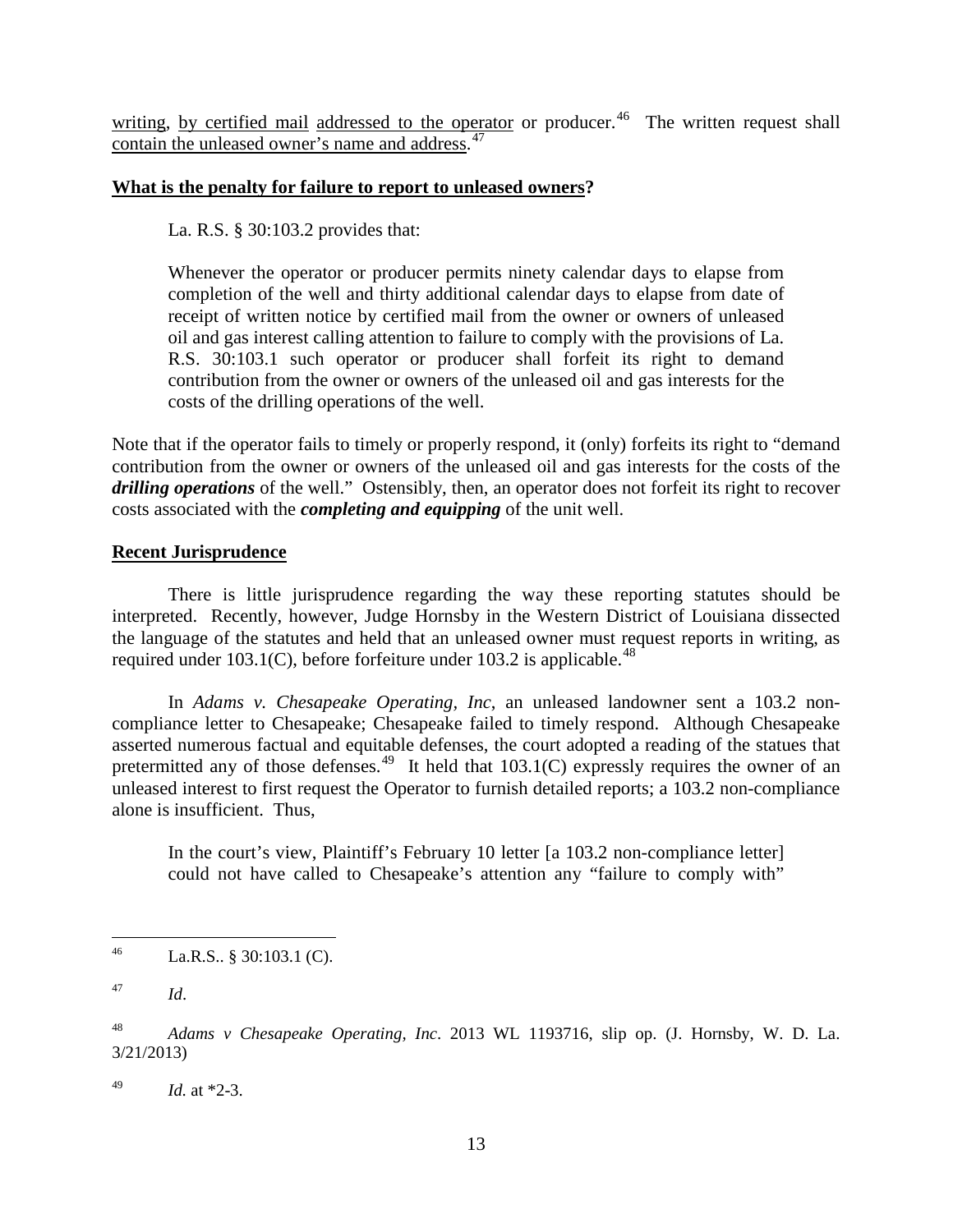Section 103. 1, because there would not have been any such failure (due to Plaintiff not making an earlier Section 103.1(C) request for reports).<sup>[50](#page-13-0)</sup>

*Adams* is consistent with previous cases concluding that an operator will not forfeit its right to contribution for failure to provide an initial report until 30 days have elapsed from date of receipt of letter "calling attention" to such failure,<sup>[51](#page-13-1)</sup> but adds an additional level of notice to the equation.

Pursuant to these older cases and the guidelines recently set forth in *Adams*, it can be argued that the forfeiture penalty arguably should be triggered **only** when the operator/ producer permits:

- o an owner requests the reports via certified mail under § 103.1(C); and
- o the operator does not timely respond to that request; and
- o the owner sends the operator a § 103.2 non-compliance letter; and
- o the operator does not respond with adequate reports within 30 calendar days after receipt of written notice by certified mail from the owner or owners of unleased oil and gas interests calling attention to failure to comply with the provisions of La. R.S. 30.103.1

Again, due to the serious adverse penalties, care should be taken to comply with all reporting requirements and timely respond as required under the Well Cost Reporting Statute.

Notwithstanding the above, the federal Fifth Circuit, in an unpublished opinion, also recently interpreted the level of "detail" required in an initial report required under 103.1(A). In *Brannon Properties*, an "owner of property" in Caddo Parish (Brannon) requested reports pursuant to §§ 30:103.1 and 103.2.  $5^2$  As unit operator, Chesapeake timely provided a report consisting of eighteen pages of itemized entries. Each entry gave the date and amount of the

<span id="page-13-2"></span><sup>52</sup> *Brannon Properties, LLC v. Chesapeake Operating, Inc*., 2013 WL 657781, slip op. at \*4 (5th Cir. 2/21/2013, *per curiam*) (holding that Chesapeake's initial report failed to comport with § 103.1, so Brannon "need not contribute to the costs of the drilling operations of Chesapeake's well for the period covered by the deficient report." There is no indication in the statute or in the jurisprudence otherwise limiting forfeiture to this restricted period of time.).

<span id="page-13-0"></span> <sup>50</sup> *Id*. at 4.

<span id="page-13-1"></span><sup>51</sup> *See e.g., White v. Phillips Petroleum Co*., 232 So. 2d 83 (La.App. 3d Cir. 1970) (refusing to apply the penal provisions, and explaining that Statute "expressly requires the owner of an unleased interest to request the Operator to furnish a sworn, detailed itemized statement showing the costs of drilling operations on the land and penalizes the Operator only when it has failed to furnish such information within (1) 90 days from the completion of the well, and (2) fifteen [now 30] additional calendar days from the date of receipt of written notice by registered mail [now certified mail] from the owner of the unleased interest calling the Operator's attention to the fact that it has failed to comply with the provisions of that statute."); *Scurlock Oil Co. v. Getty Oil Co*., 324 So. 2d 870 (La.App. 3d Cir.1975)(strictly construing statute to deny forfeiture penalty where notice is not sent by owner calling attention to failure to comply with requirement that operator submit statement of costs of drilling operations).